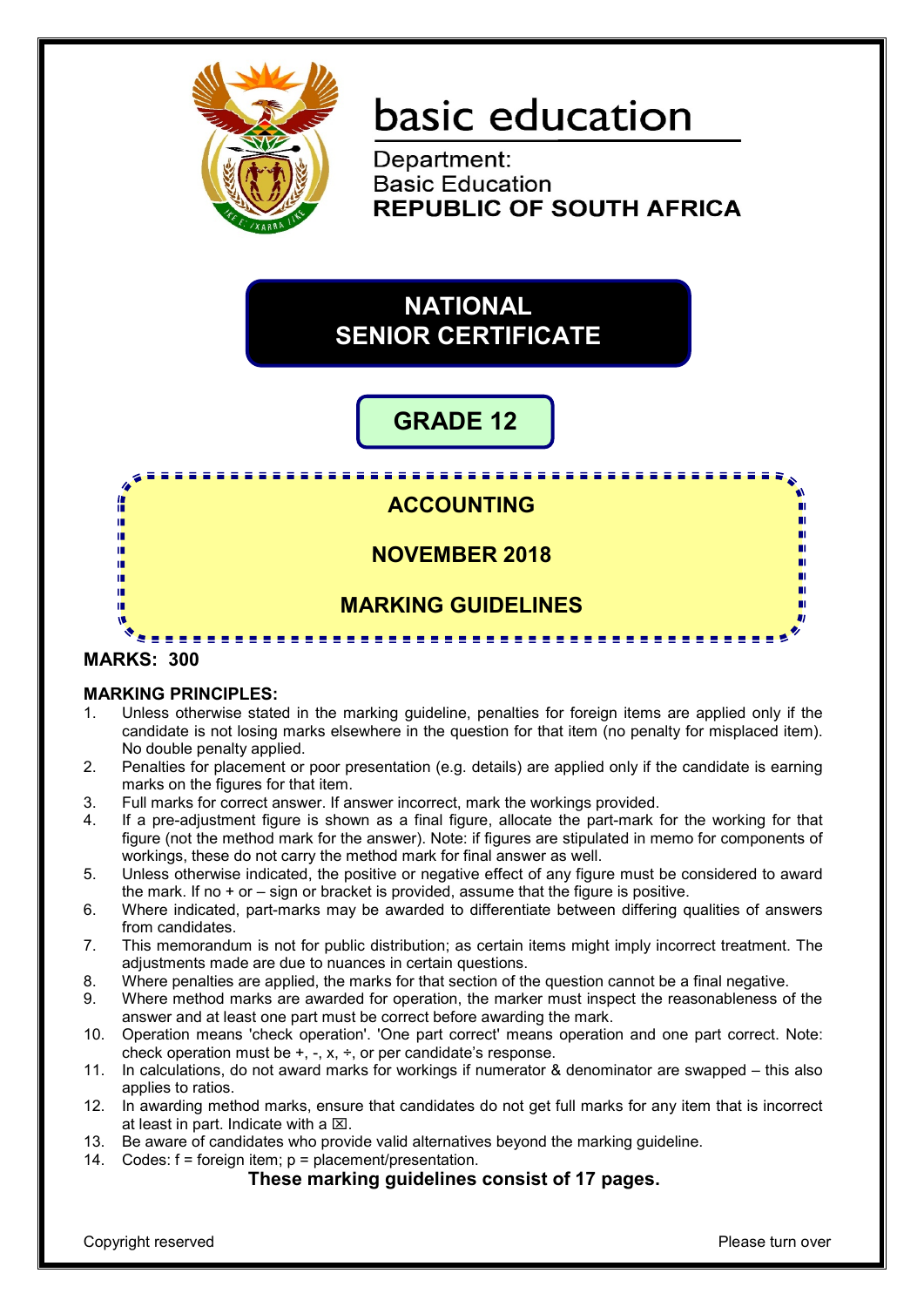# Accounting 2 DBE/November 2018 NSC – Marking Guidelines

# **QUESTION 1**

| 1.1 | $-1$           | False |                                               |  |
|-----|----------------|-------|-----------------------------------------------|--|
|     | $\sim$<br>и    | rue   |                                               |  |
|     | 12<br>ن. ۱ . ۱ | rue   | Accept recognizable abbreviations e.g. T or F |  |

# **1.2 KRIGE SHIRTS**

| 1.2.1 | Calculate direct labour cost.                                                                                               |                           |                                         |  |
|-------|-----------------------------------------------------------------------------------------------------------------------------|---------------------------|-----------------------------------------|--|
|       | $3 \times x$ 1960 $\times x$ 90 $\times$                                                                                    | 529 200                   | three marks                             |  |
|       | 529 200 (normal time) x 12%                                                                                                 |                           | 63 504 $\Box$ $\Box$ 12% of normal time |  |
|       | 1 x 1 680 x 90                                                                                                              | 151 200                   | $\sqrt{2}$ one part correct             |  |
|       |                                                                                                                             | 12 146                    | $\checkmark$                            |  |
|       |                                                                                                                             |                           | 756 050 $\boxtimes$ one part correct    |  |
|       | 529 200 x 112%<br>$592\,704$ + 151 200 + 12 146 = 756 050<br>two marks<br>one mark one method mark<br>five marks            |                           |                                         |  |
|       | 705 600<br>$-25,200$                                                                                                        | 63 504                    |                                         |  |
|       | $(4 \times 1960 \times 90) - 90 (1960 - 1680) + (3 \times 1960 \times 12\%) + 12146 = 756050$<br>two marks<br>three marks   | two method marks one mark | one method mark                         |  |
|       | 705 600<br>84 672                                                                                                           | -25 200                   | $-9022$                                 |  |
|       | $(4 \times 1960 \times 90) + (705600 \times 12\%) - 90(1960 - 1680) + (21168 - 12146) = 756050$<br>two marks<br>three marks | two method marks          | one method mark<br>one mark             |  |

# **1.2.2 PRODUCTION COST STATEMENT FOR THE YEAR ENDED 31 JULY 2018**

| Direct material cost                                                                                                                                                                                                                                                                                            | 528 300   |                     |
|-----------------------------------------------------------------------------------------------------------------------------------------------------------------------------------------------------------------------------------------------------------------------------------------------------------------|-----------|---------------------|
| Direct labour cost<br>see 1.2.1                                                                                                                                                                                                                                                                                 | 756 050   | $\triangledown$     |
| <b>Prime cost</b><br>if DMC + DLC                                                                                                                                                                                                                                                                               | 1 284 350 | $\triangledown$     |
| Factory overhead cost 20 000 three marks 45 000 two marks<br>360 880 $\sqrt{+4/9}$ $\sqrt{x}$ (48 750 $\sqrt{-3}$ 750 $\sqrt{x}$ )<br>one mark one mark + one mark for both<br>one mark<br>360 880<br>$+$ (21 667 – 1 667)<br>two marks one mark for both<br>one mark<br>$360 880 + (45 000 - 15 000 - 10 000)$ | 380 880   | one part<br>correct |
| <b>Total production cost</b><br><b>Operation</b>                                                                                                                                                                                                                                                                | 1 665 230 | $\sqrt{ }$          |
| Work-in-progress (1 August 2017)                                                                                                                                                                                                                                                                                | 35 570    | $\checkmark$        |
|                                                                                                                                                                                                                                                                                                                 | 1700800   |                     |
| Work-in-progress (31 July 2018)<br>balancing figure                                                                                                                                                                                                                                                             | (38 300)  | $\sqrt{ }$          |
| Cost of production of finished goods                                                                                                                                                                                                                                                                            | 1 662 500 | $\checkmark$        |

**12**

Misplaced items (FOHC): award marks but penalise on prime cost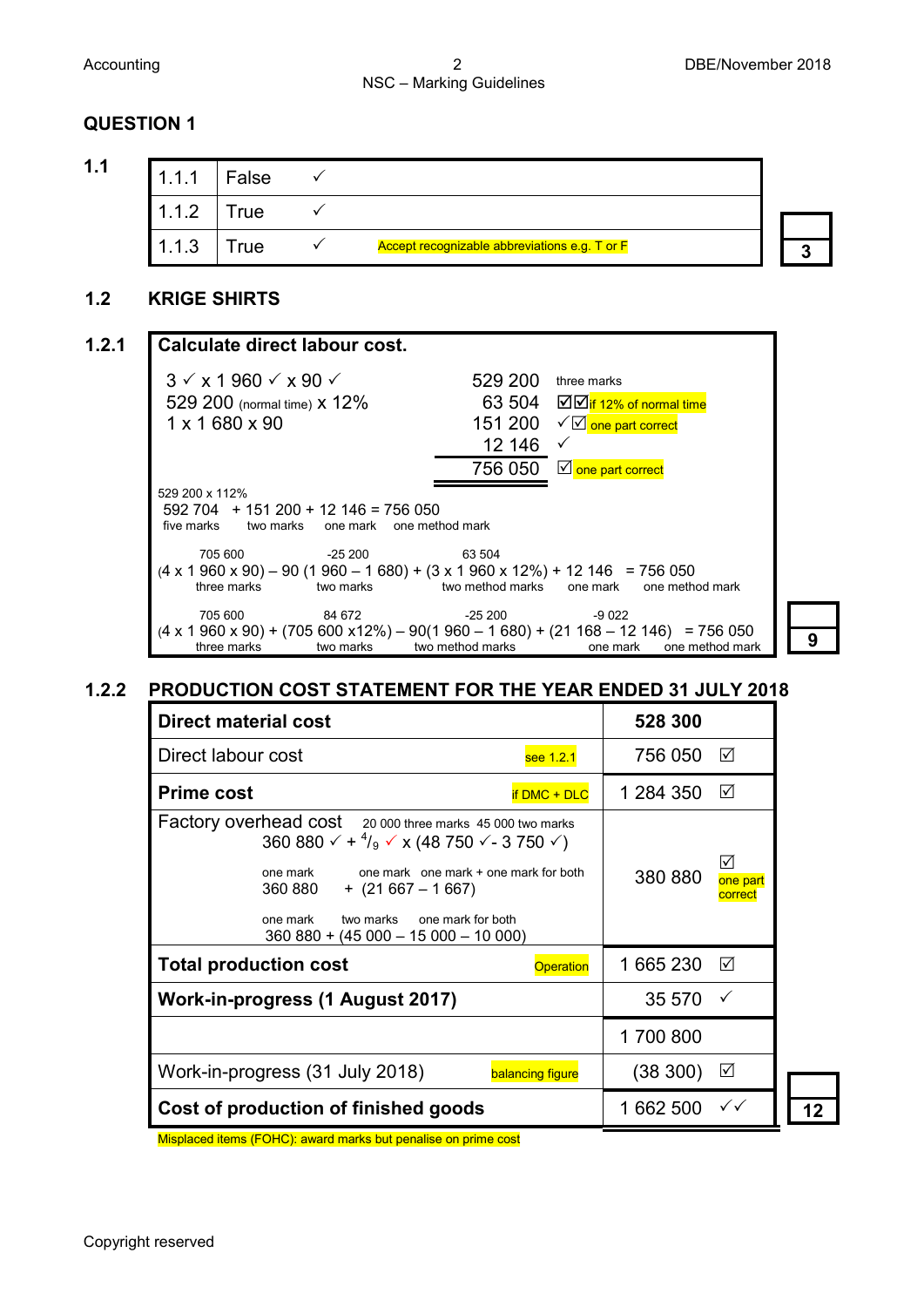# **1.3 GEMMA'S MANUFACTURERS**



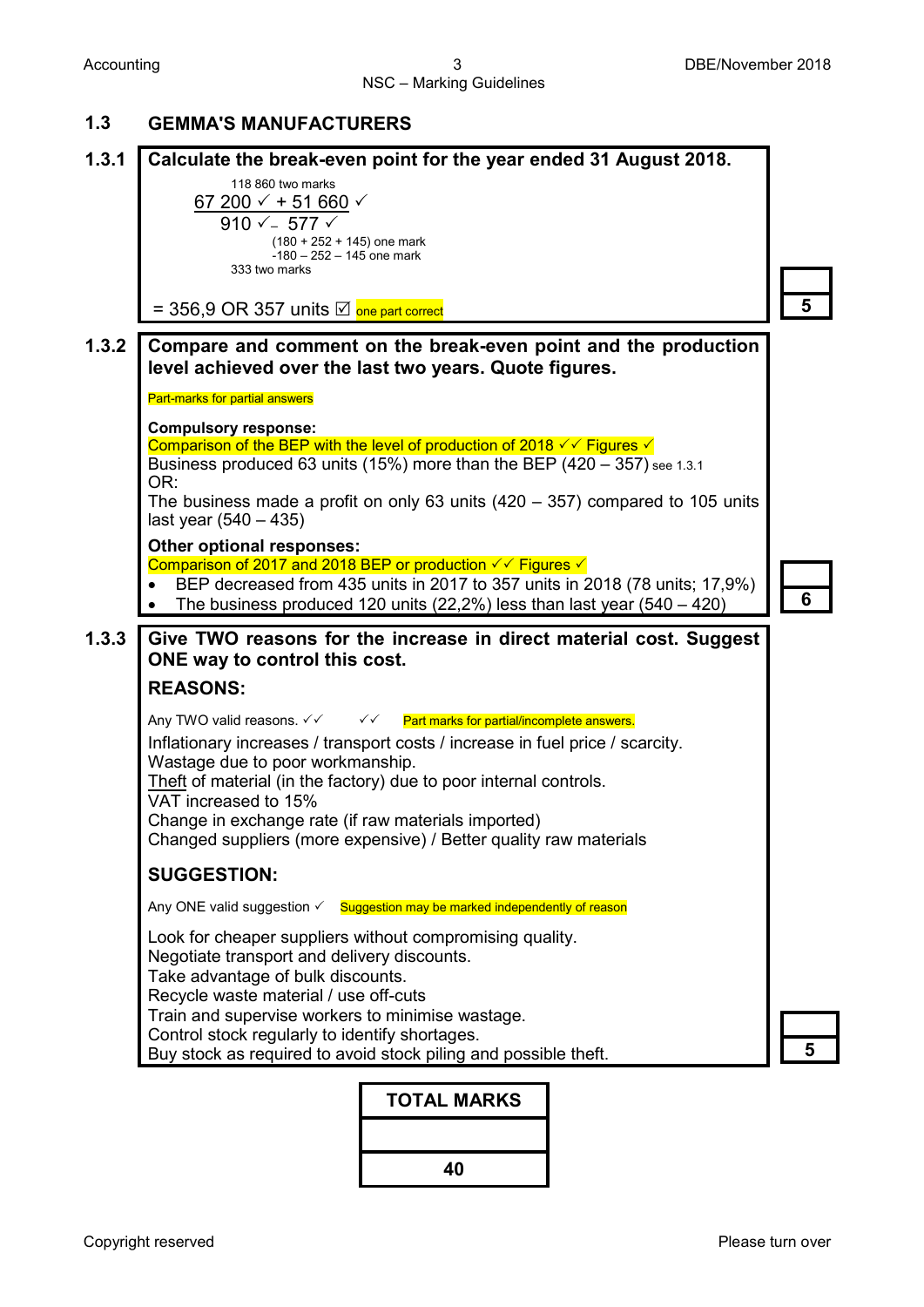



**2.1.2 You are the internal auditor. The sole owner, Samson, used a business cheque to buy a new car for R460 000 including VAT. This car is kept at home for his wife's use. Samson says the vehicle must be recorded as a business asset and R60 000 must be recorded as a VAT input in the business' books.**

**Explain what you would say to Samson. Provide TWO points.**

TWO valid points  $\sqrt{ }$   $\sqrt{ }$   $\sqrt{ }$  part-marks for partial / incomplete answers; figures not required

Expected responses for two marks: Be aware of two points within one explanation

- This is tax evasion / he is attempting to reduce the amount due to SARS for VAT (this is illegal and unethical)
- He will be increasing the input VAT, effectively reducing the amount due to SARS.
- He could be fined or imprisoned because it is a criminal offence.
- Personal transactions and business transactions should be kept separate (Business entity concept) / Samson should pay for this out of his private bank account.
- As the car is not used for business purposes, the full amount of R460 000 should either be treated as drawings or a reduction of his capital contribution. **4**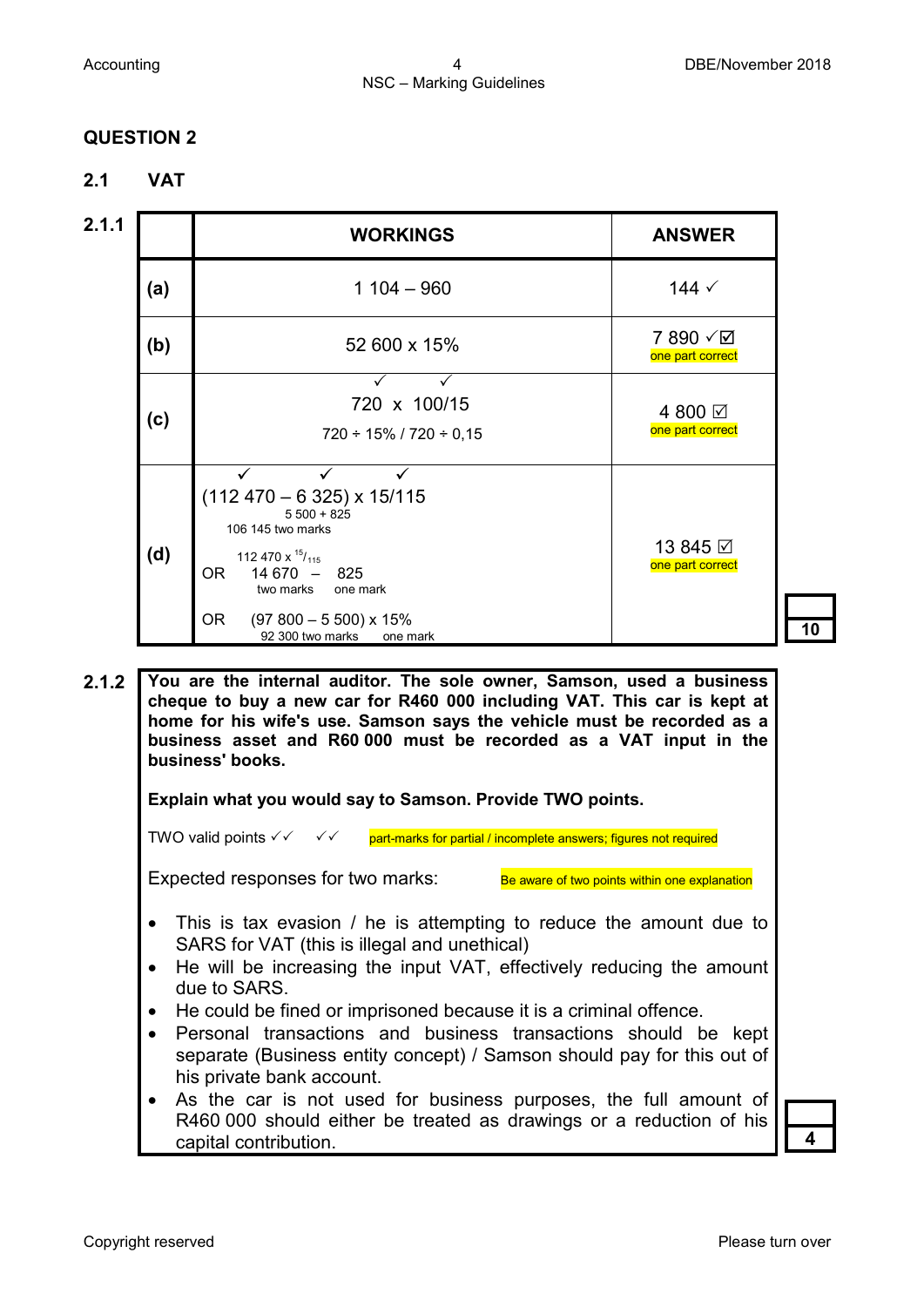# **2.2 CREDITORS' RECONCILIATION**

|                | <b>CREDITORS LEDGER:</b><br><b>ACCOUNT OF MARITI</b><br><b>SUPPLIERS</b>                                                                                                                               | <b>STATEMENT OF</b><br><b>ACCOUNT</b> |
|----------------|--------------------------------------------------------------------------------------------------------------------------------------------------------------------------------------------------------|---------------------------------------|
| <b>Balance</b> | 147820                                                                                                                                                                                                 | 145 060                               |
| (a)            | $+1800 \sqrt{}$                                                                                                                                                                                        |                                       |
| (b)            | $-40950 \sqrt{ }$                                                                                                                                                                                      |                                       |
| (c)            |                                                                                                                                                                                                        | $+30000 \sqrt{}$                      |
| (d)            |                                                                                                                                                                                                        | $-5400 \sqrt{ }$                      |
| (e)            | $-8100 \checkmark - 8100 \checkmark$<br>-16 200 two marks                                                                                                                                              |                                       |
| (f)            |                                                                                                                                                                                                        | $-77190$ $\checkmark$                 |
|                | 92 470                                                                                                                                                                                                 | 92 470<br>Both totals reasonable V    |
|                | Totals may be different; must include the opening balance.<br>Focus on amounts if lines are mixed up.<br>Penalty for foreign/superfluous entries; -1 per line provided a mark was scored on that line. |                                       |

### **2.2.2 The internal auditor insists that direct payments (EFTs) must be used to pay suppliers.**

**Explain ONE reason to support his decision.** ONE reason  $\checkmark$   $\checkmark$  part-marks for partial / incomplete answers It is quick and easy / easier to monitor / efficient / convenient / safer/ cheques may be lost / not time-bound (business hours) / less bank charges / no need to keep track of outstanding cheques / makes claiming cash discounts easier / avoid interest on late payments **2 Explain ONE internal procedure to ensure control over this system.** ONE internal control measure  $\sqrt{ }$  part-marks for partial / incomplete answers **For two marks:** Senior personnel authorized to make internet payments Two people to authorise an EFT transaction (allocation of duties) Security codes for users (unique codes) / change codes regularly Notification from bank (sms / email) when payments are effected **For one mark**: Division of duties **2**

# **2.2.3 Besides dismissing Vernon, provide ONE suggestion for action to be taken against him.**<br>ONE valid point  $\checkmark\checkmark$

Part-marks for partial or unclear answer Disciplinary hearing / criminal or civil charge / suspension / demotion / transfer to another department / deductions from his salary / written warning

**Provide ONE suggestion to prevent this problem in future.**<br>ONE valid suggestion  $\checkmark$ Part-marks for partial or unclear answer Division or rotation of duties / one person check orders, the other receives stock / Stock records to be updated with every invoice / Proper authorization of orders / Ensure goods received at the gates are supported by order form and invoice / Regular stocks counts to compare to records **4**



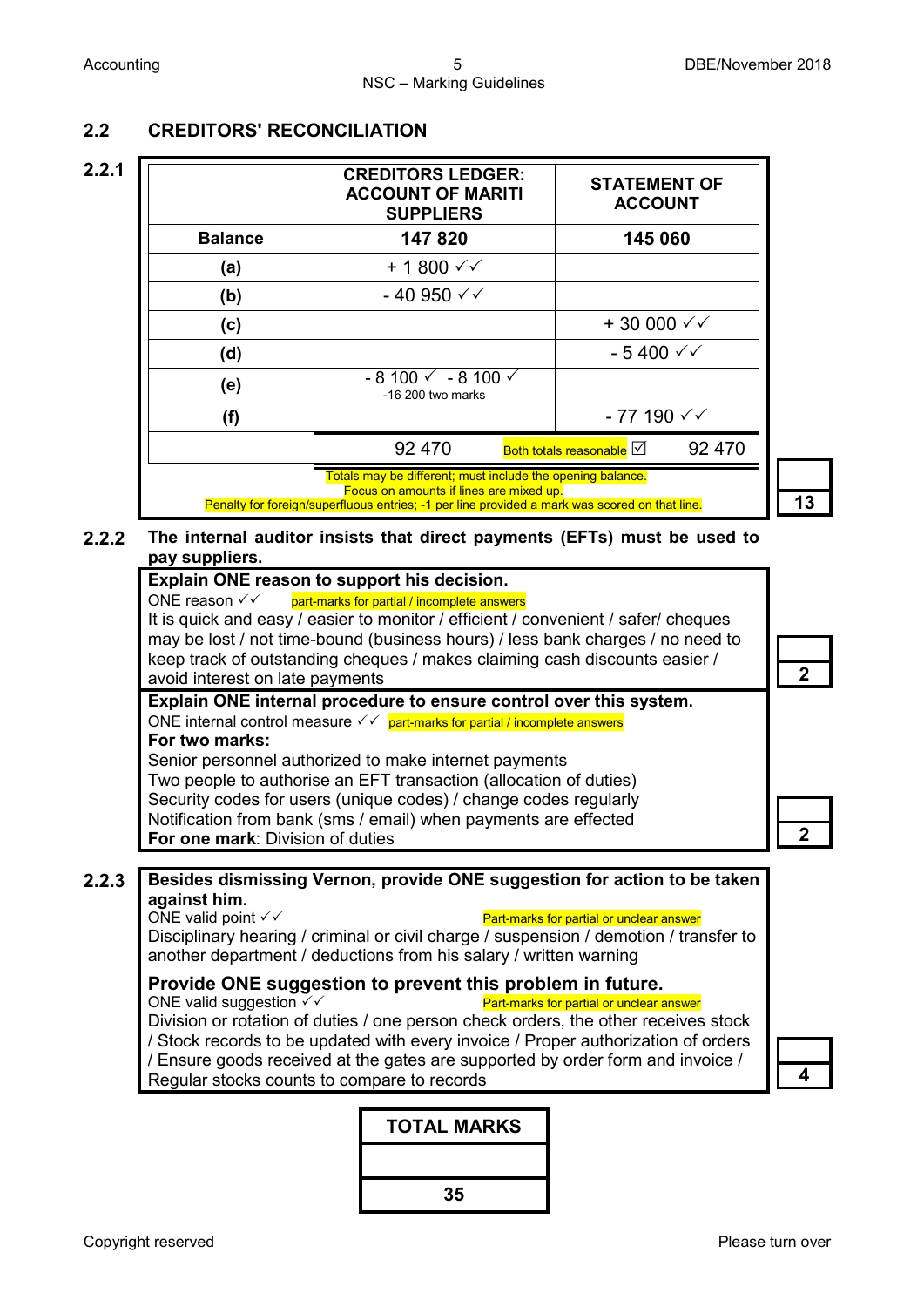| I<br>ł<br>×<br>۰. | o |
|-------------------|---|
|                   |   |

| 3.1.1 | Current assets $\checkmark$    |                                          |  |
|-------|--------------------------------|------------------------------------------|--|
| 3.1.2 | Operating income $\checkmark$  | <b>Accept recognizable abbreviations</b> |  |
| 3.1.3 | Non-current asset $\checkmark$ | e.g. NCA                                 |  |
| 3.1.4 | Operating expense $\checkmark$ |                                          |  |

# **3.2.1 TEMBISO LTD**

# **INCOME STATEMENT FOR THE YEAR ENDED 28 FEBRUARY 2018**

| <b>Sales</b><br>Choose the line which benefits the candidates<br>4760000                                                                      |           |                         |
|-----------------------------------------------------------------------------------------------------------------------------------------------|-----------|-------------------------|
| $(4856000 - 96000) \times 1,40 = 6664000 \times \text{M}$ *<br>96 000 x 90%<br>$=$ + 86 400 $\sqrt{\omega}$ *                                 | 6750400   | তা*                     |
| OR: (4 856 000 x $^{140}/_{100}$ ) – (96 000 x $^{50}/_{100}$ )<br>6798400<br>48 000<br>one mark & one method mark one mark & one method mark |           |                         |
| <b>Cost of sales</b>                                                                                                                          | (4856000) |                         |
| 6<br><b>Gross profit</b><br><b>Operation</b>                                                                                                  | 1894 400  | ☑                       |
| <b>Other operating income</b>                                                                                                                 | 879 440   |                         |
| <b>Gross income</b><br><b>Operation</b>                                                                                                       | 2 773 840 | ☑                       |
| $\overline{2}$<br><b>Operating expenses</b>                                                                                                   | (1255000) | ⊠*                      |
| <b>Salaries and wages</b>                                                                                                                     | 501 200   |                         |
| $(65\,400 \times + 21\,800 \times \sqrt{)}$ x 100/75<br>Audit fees<br>65 400 x 25 ÷ 75                                                        | 87 200    | ⊠*                      |
| Rent expense (79 240 $\checkmark$ + 24 080 $\checkmark$ )<br>67 200 one mark + 36 120 two marks                                               | 103 320   | ⊠*                      |
| Directors fees (497 800 $\checkmark$ – 26 200 $\checkmark$ $\checkmark$ ) x 36/38                                                             | 471 600   | ⊠*                      |
| Sundry expenses                                                                                                                               | 91 680    | $\checkmark$            |
| 14<br><b>Operating profit</b>                                                                                                                 | 1 518 840 | $\overline{\vee}^*$     |
| <b>Interest income</b><br>balancing figure (accept a -ve figure)                                                                              | 56 160    | ☑                       |
| Net profit before interest expense<br>NPBT + Interest expense                                                                                 | 1 575 000 | ⊠*                      |
| Interest expense                                                                                                                              | (242 500) | $\checkmark$            |
| Net profit before tax<br><b>NPAT + Inc Tax</b>                                                                                                | 1 332 500 | ☑                       |
| Income tax<br>$(341 800 + 31 300)$                                                                                                            | (373 100) | $\sqrt{\Delta}^{\star}$ |
| 6<br>Net profit after tax                                                                                                                     | 959 400   |                         |
| Eoroign itoms (e.g. Ralance Shoot itoms / dividende: see Principle 1) 1 may                                                                   |           | ano part corroct        |

Foreign items (e.g. Balance Sheet items / dividends; see Principle 1) -1 max **\*** and the part correct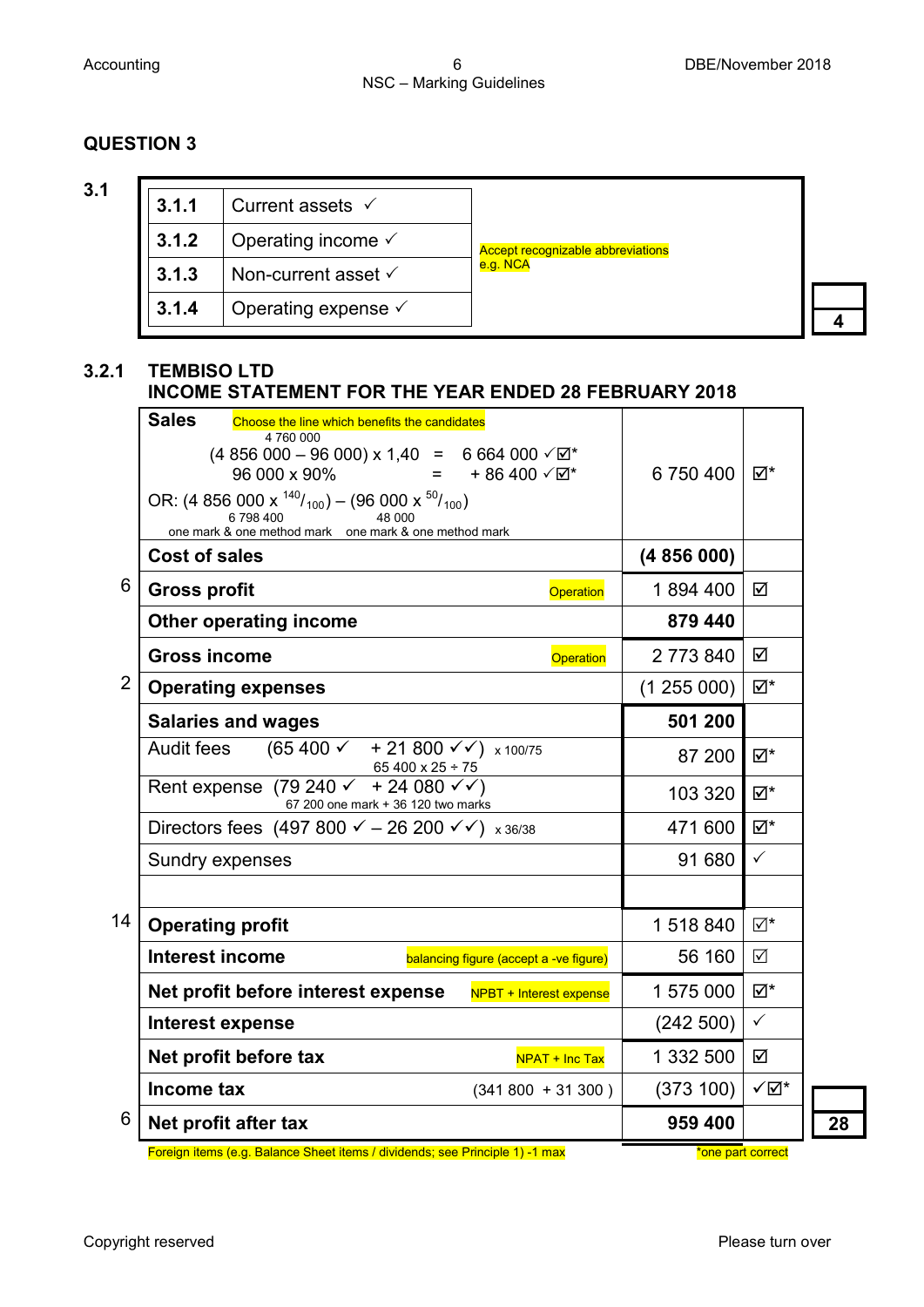# **3.2.2 ORDINARY SHARE CAPITAL**

# **AUTHORISED SHARE CAPITAL**

## **1 600 000 ordinary shares**

# **ISSUED SHARE CAPITAL If no brackets, check operation**

| 1480000               | <b>Ordinary shares on 28 February 2018</b> | 8 8 1 6 0 0 0 |                     |  |
|-----------------------|--------------------------------------------|---------------|---------------------|--|
| operation<br>500 0000 | Shares issued<br><b>balancing figure</b>   | 3 475 000     | <b>⊡</b> operation  |  |
| (300000)              | Shares repurchased (ASP: R5,45)            | (1635000)     | ⊠*⊠*<br>if $x 5.45$ |  |
| 1 280 000√            | Ordinary shares on 1 March 2017            | 6976000       |                     |  |

# **RETAINED INCOME If no brackets, check operation**

| <b>Balance on 1 March 2017</b>                         |                  | 376 600      |              |
|--------------------------------------------------------|------------------|--------------|--------------|
| Net profit after tax                                   | 959 400          | $\checkmark$ |              |
| Shares repurchased                                     |                  | (465000)     | $\checkmark$ |
| <b>Ordinary share dividends</b><br>balancing figure    | (486 400)        | ☑            |              |
| Interim dividends $(980 000 x 0,30)$                   | one part correct | 294 000      | ✓☑           |
| Final dividends<br>total dividends - interim dividends |                  | 192 400      | ⊠            |
|                                                        |                  |              |              |
| <b>Balance on 28 February 2018</b>                     |                  | 384 600      | ✓            |

# **3.2.3 EQUITY AND LIABILITIES SECTION OF THE BALANCE SHEET**

| <b>SHAREHOLDERS' EQUITY</b><br>operation (added)                                                                                                                      | 9 200 600                     | ☑   |
|-----------------------------------------------------------------------------------------------------------------------------------------------------------------------|-------------------------------|-----|
| <b>Ordinary share capital</b>                                                                                                                                         | 8816000                       |     |
| <b>Retained income</b><br>see $3.2.2$ ; do not accept $0$                                                                                                             | 384 600                       | ☑   |
|                                                                                                                                                                       |                               |     |
| <b>NON-CURRENT LIABILITIES</b>                                                                                                                                        | 1 371 600                     |     |
| Loan LSO Bank $31\,600 \times 12$<br>379 200 - 162 000<br>$(1725500 \checkmark - 379200 \checkmark + 242500 \checkmark) - 217200 \checkmark$<br>1 588 800 three marks | 1 371 600                     | ⊠*  |
|                                                                                                                                                                       |                               |     |
| <b>CURRENT LIABILITIES</b>                                                                                                                                            | 900 900                       | ∣√* |
| <b>Trade and other payables</b><br>*could include SFD/SARS:IT/STL<br>$(414 120 \vee 121 800 \boxtimes 124 080 \boxtimes)$<br>audit fees rent expense amount - 79 240  | 460 000                       | ⊠*  |
| Shareholders for dividends<br>see 3.2.2                                                                                                                               | 192 400                       | ☑   |
| SARS: Income tax                                                                                                                                                      | 31 300                        | ✓   |
| Current portion of loan see candidate's NCL -ve above / accept 379 200                                                                                                | 217 200                       | ☑   |
|                                                                                                                                                                       |                               |     |
| TOTAL SHAREHOLDERS' EQUITY AND LIABILITIES                                                                                                                            | 11 473 100<br>$SE + NCL + CL$ | ☑   |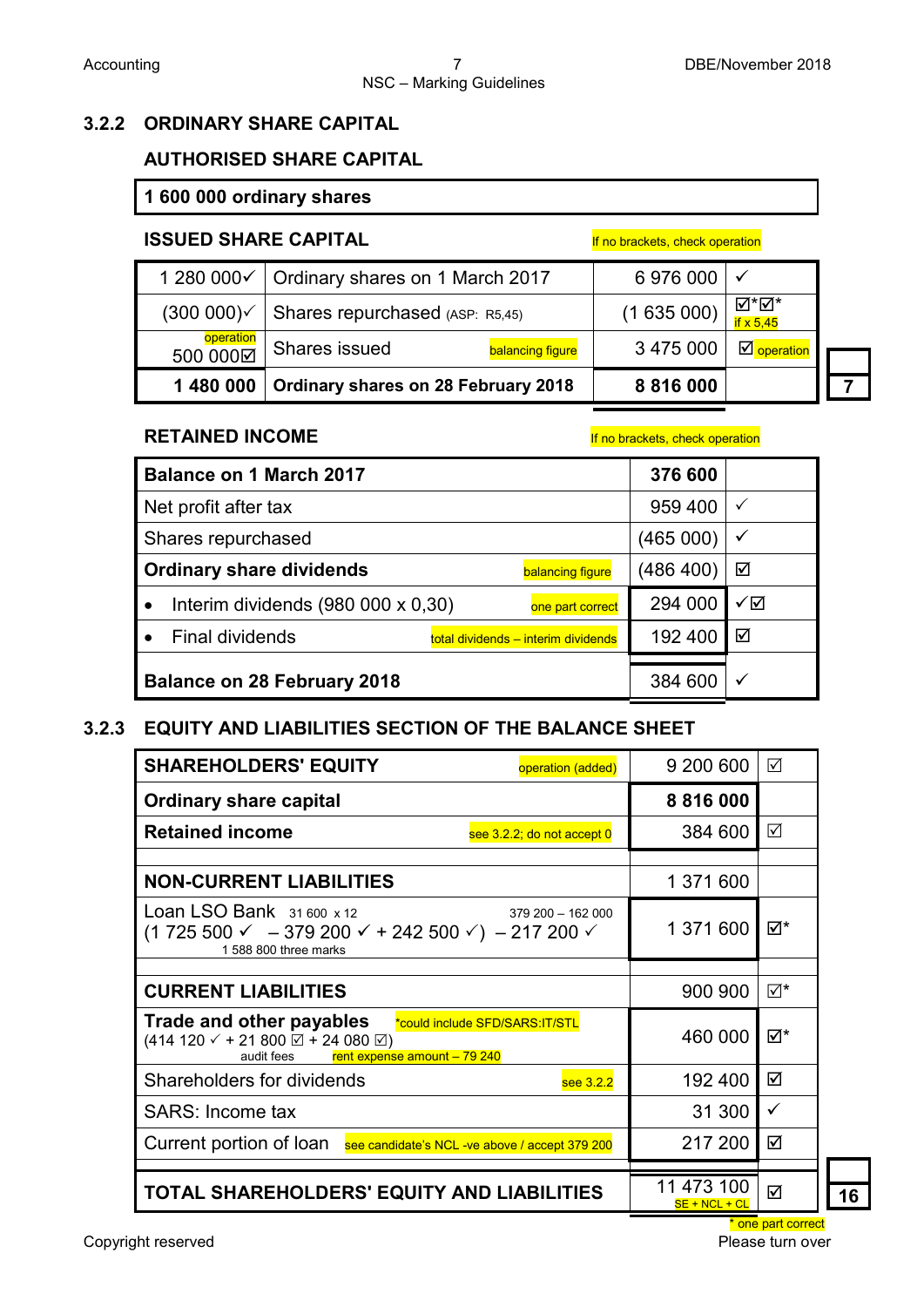# Accounting 8 DBE/November 2018 NSC – Marking Guidelines

# **3.3 AUDIT REPORT**

# **3.3.1**

| Point 1 | <b>Opinion</b> ONE valid point $\checkmark$<br>The auditors found no problem to report / unqualified report /<br>statistical sampling used / met the required standard                                                                                                                                                                                                                                                                                                                                                                                                                                                                                                                                                                                                                                           |  |
|---------|------------------------------------------------------------------------------------------------------------------------------------------------------------------------------------------------------------------------------------------------------------------------------------------------------------------------------------------------------------------------------------------------------------------------------------------------------------------------------------------------------------------------------------------------------------------------------------------------------------------------------------------------------------------------------------------------------------------------------------------------------------------------------------------------------------------|--|
| Point 2 | <b>IFRS and Companies Act</b> ONE valid point $\checkmark$<br>Part-mark for partial answer<br>For two marks: Must cover local & global points<br>Companies operate in local and international contexts / may have local<br>international<br>shareholders / compliance<br>national<br>with<br>and<br>and<br>international laws and standards / companies may operate on a global<br>market and engages in international trade and locally / shareholders<br>(investors) may come from all parts of the world / readers in any this<br>country and other countries can understand how financial statements are<br>prepared or presented<br>For one mark: Partial / incomplete answer<br>Comply with standards or laws / must comply with South African<br>Companies Act / must comply with international standards |  |
| Point 3 | Independent ONE valid point $\checkmark$<br>Part-mark for partial answer                                                                                                                                                                                                                                                                                                                                                                                                                                                                                                                                                                                                                                                                                                                                         |  |
|         | Their opinion is unbiased / they have no personal interest in the company<br>/ No conflict of interest / They are authentic. They have high international<br>standards of professionalism to maintain / They have a code of conduct.                                                                                                                                                                                                                                                                                                                                                                                                                                                                                                                                                                             |  |
| 3.3.2   |                                                                                                                                                                                                                                                                                                                                                                                                                                                                                                                                                                                                                                                                                                                                                                                                                  |  |
| Point 4 | TWO examples of ethical responsibilities:<br>$\checkmark$<br>Any TWO valid examples<br>Part-mark for partial answer<br>No colluding with management to overlook any material matter.<br>No accepting bribes or engaging in corruption.<br>Care taken in completing the audit and expressing the opinion.<br>The readers can rely on the information in the financial statement.<br>Being honest in their duties / have integrity / truthfulness / unbiased.<br>Complying with King Code or GAAP / Keep up to date with new<br>requirements.                                                                                                                                                                                                                                                                      |  |
| Point 5 | <b>TWO examples of audit evidence:</b><br>$\checkmark$<br>Any TWO valid example $\checkmark$<br>Part-mark for partial answer<br>Check the internal controls and the efficiency of the internal audit.<br>Source documents (provided by external organisations, provide<br>verification)<br>Records such as asset registers, stock records etc.<br>Policies and procedures of the company<br>Report of an audit committee which assess the internal and external audit<br>processes / Internal auditors report on ensuring internal controls are<br>efficient)                                                                                                                                                                                                                                                    |  |
|         | <b>TOTAL MARKS</b>                                                                                                                                                                                                                                                                                                                                                                                                                                                                                                                                                                                                                                                                                                                                                                                               |  |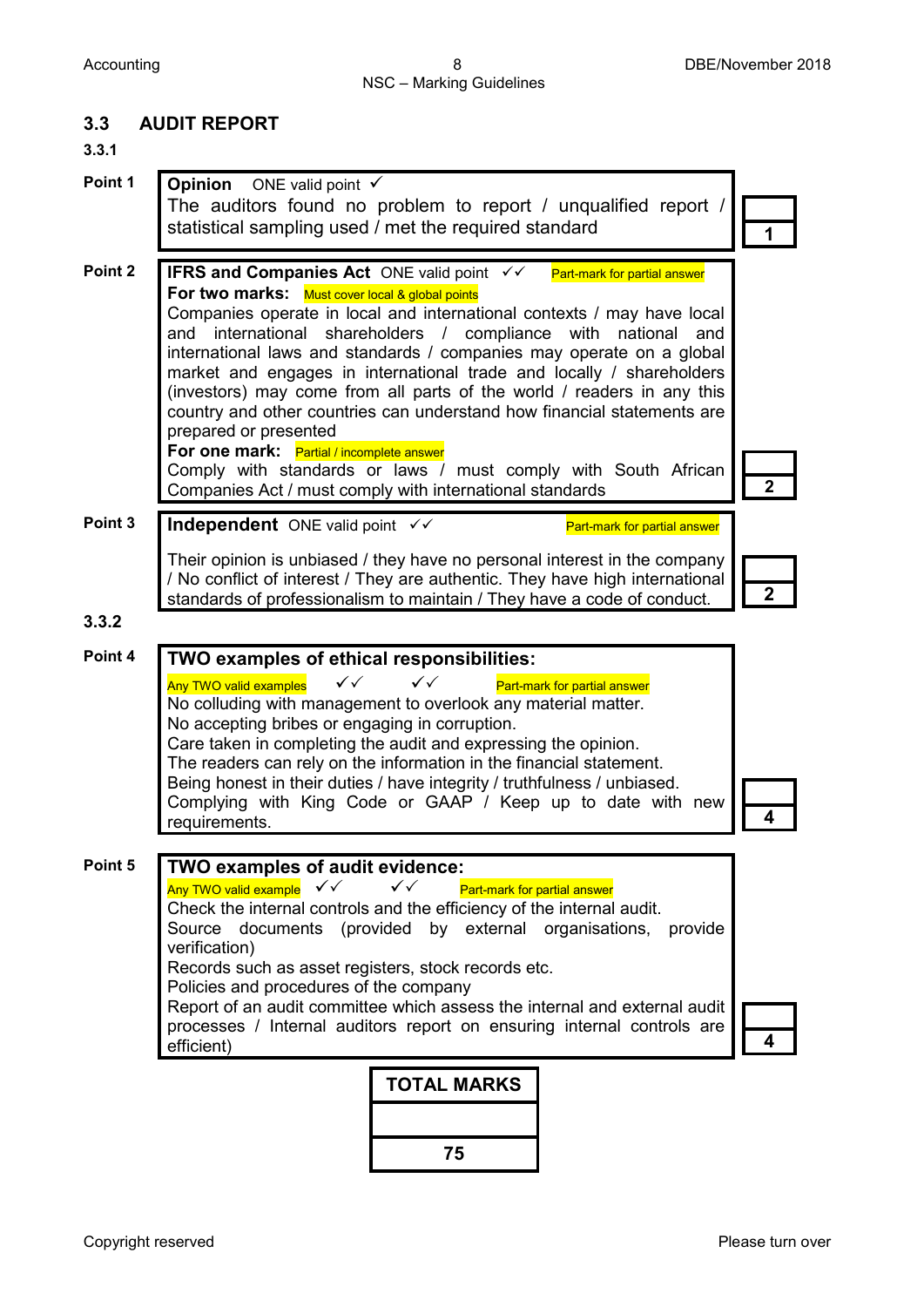# **KEEP THIS PAGE BLANK.**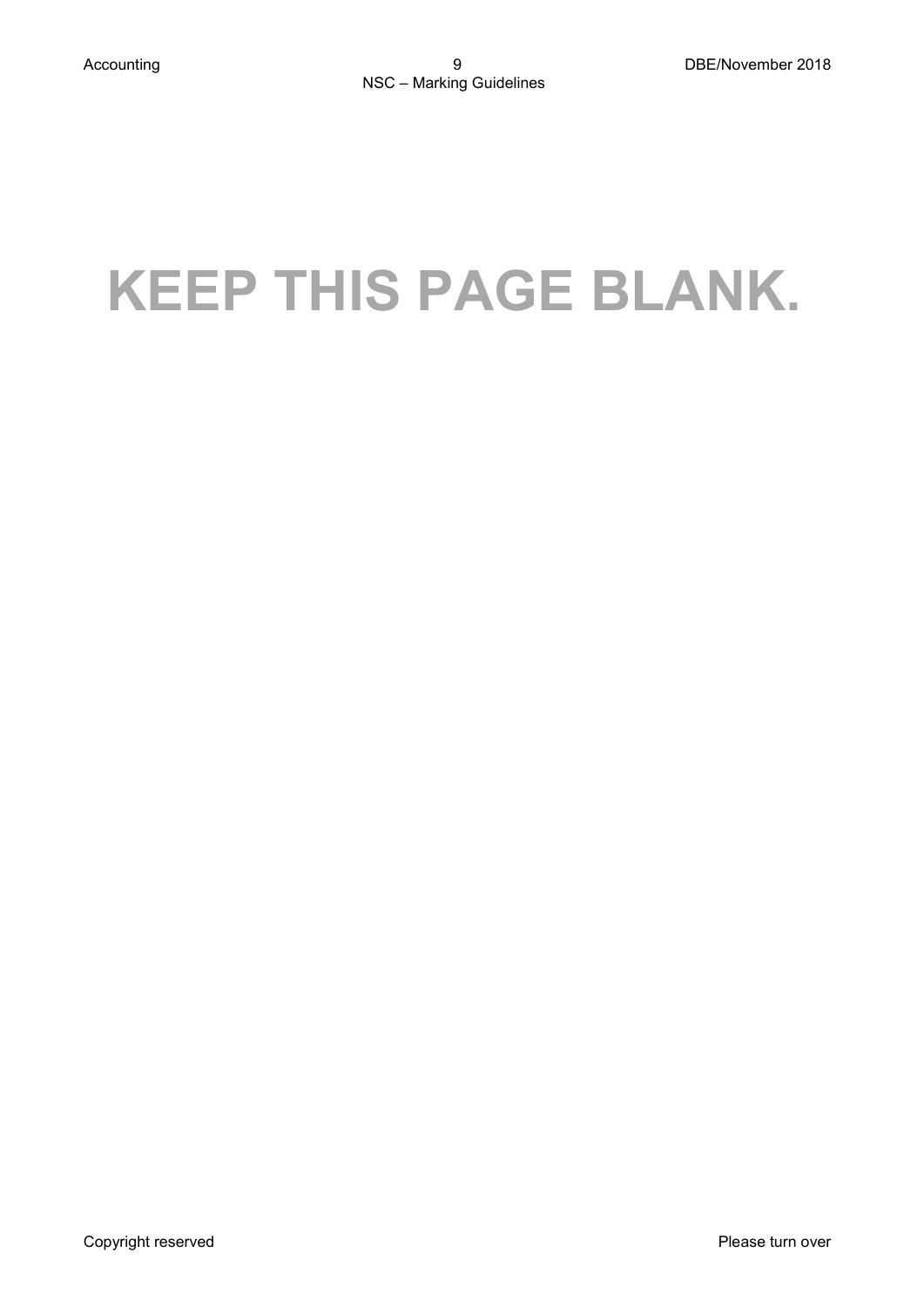# **4.1 CALCULATION OF FINANCIAL INDICATORS FOR 2018**

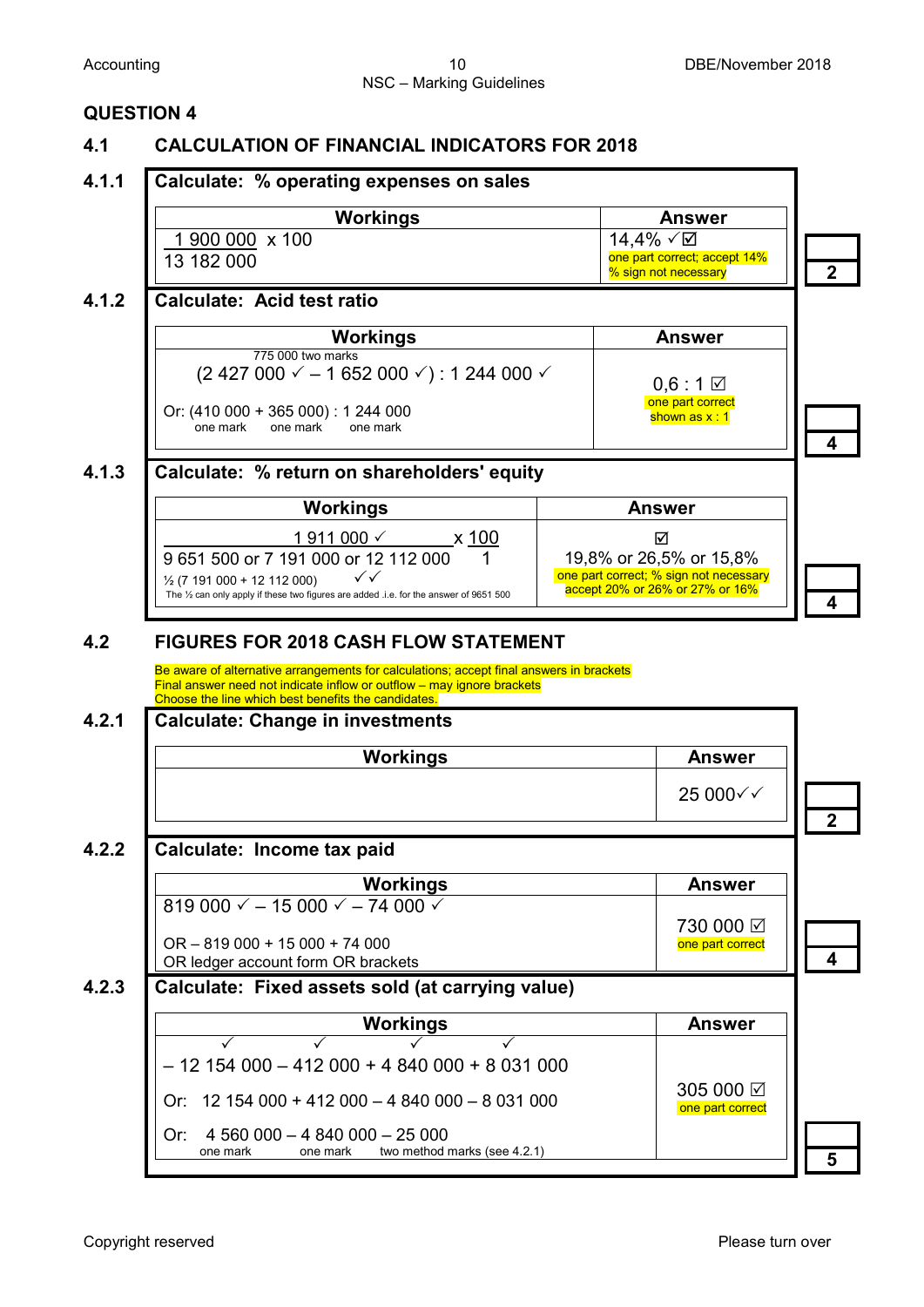#### Accounting 11 DBE/November 2018 NSC – Marking Guidelines

**4.3 EXPLANATIONS ON CASH FLOW STATEMENT 4.3.1 Explain why the directors are satisfied with the improvement in cash and cash equivalents since 1 July 2016. Quote figures.** ONE valid point  $\checkmark$  relevant figure/s  $\checkmark$  relevant figure/s  $\checkmark$  part-marks for partial or unclear answers Response for **three marks** (i.e. comment on two financial years): Large negative balance of R609 000 (at end of 2016 fin.year) improved to positive R410 000 (at end of 2018 fin.year) / improved by R1 019 000. OR Large overdraft of R609 000 (at end of 2016) improved to R130 000 / by R479 000 by the end of the 2017 fin. year. Improvement continued in 2018; the overdraft was eradicated, and C&CE were positive R410 000 at end of 2018 fin. year. Response for **two marks** (i.e. comment on one financial year): In 2018 fin. year, C&CE increased from R5 000 to R410 000 / by R405 000 **OR**: In 2017 fin. year, overdraft of R609 000 decreased to R130 000 / by R479 000 **OR**: In 2018 fin. year, overdraft of R130 000 was eliminated, C&CE improved to positive R410 000 / by R540 000. **4.3.2 Identify THREE decisions that the directors made to pay for land and buildings. Points (with figures) Decision 1** √Issued shares (rights issue): R4m√ **Decision 2 UPCISION 2**  $\sqrt{5}$   $\sqrt{5}$  Sale of fixed assets R305 000 $\overline{2}$  see 4.2.3 **Decision 3 (with figures)** Any other valid point e.g.  $\checkmark$  Cash generated from operations; part of R1,85m  $\checkmark$ / increase of R804 000 • Items that may influence cash generated from operations R3,32m • Increase in sales R5,4m / due to lower mark-up 72% to 58% • Tax not paid R74 000 • Better collection from debtors (820 000 – 365 000) **6 Explain how these decisions affected the capital employed in the 2018 financial year. Quote figures.** Any **ONE** of: Must quote appropriate figures • TCE increased by R4,171m / from R9,791m to R13,962m / by 29,9  $42,6\%$ • OSHE increased by R4,921m / by 68,4% / OSC increased by R4m / • Loan decreased by R750 000 **Explain how these decisions affected the financial gearing in the 2018 financial year. Quote TWO financial indicators and their figures.** part-mark if figure wrong **TWO** relevant financial indicators  $\checkmark$   $\checkmark$  figures and trend  $\checkmark$ • Debt/equity ratio improved (decreased) from 0,4: 1 to 0,2:1 • ROTCE improved (increased) from 17,8% to 20,8% (while interest rate is 12%) **6 4.3.3 From the Cash Flow Statement identify ONE decision made by the directors in 2017 that they did NOT make in 2018, besides the points mentioned above. Give a possible reason for the decision in 2017.** Any one decision  $\checkmark$  (with figures)  $\checkmark$  **Possible reason**  $\checkmark$ Repurchase of shares, R1m Satisfy shareholders / improve certain financial indicators; EPS; DPS; NAV Issued no shares (i.e. Nil) Maintain ROSHE or EPS or DPS; economic climate not conducive to expansion in previous year Increased the loan by R600 000 Because they did not issue shares **3**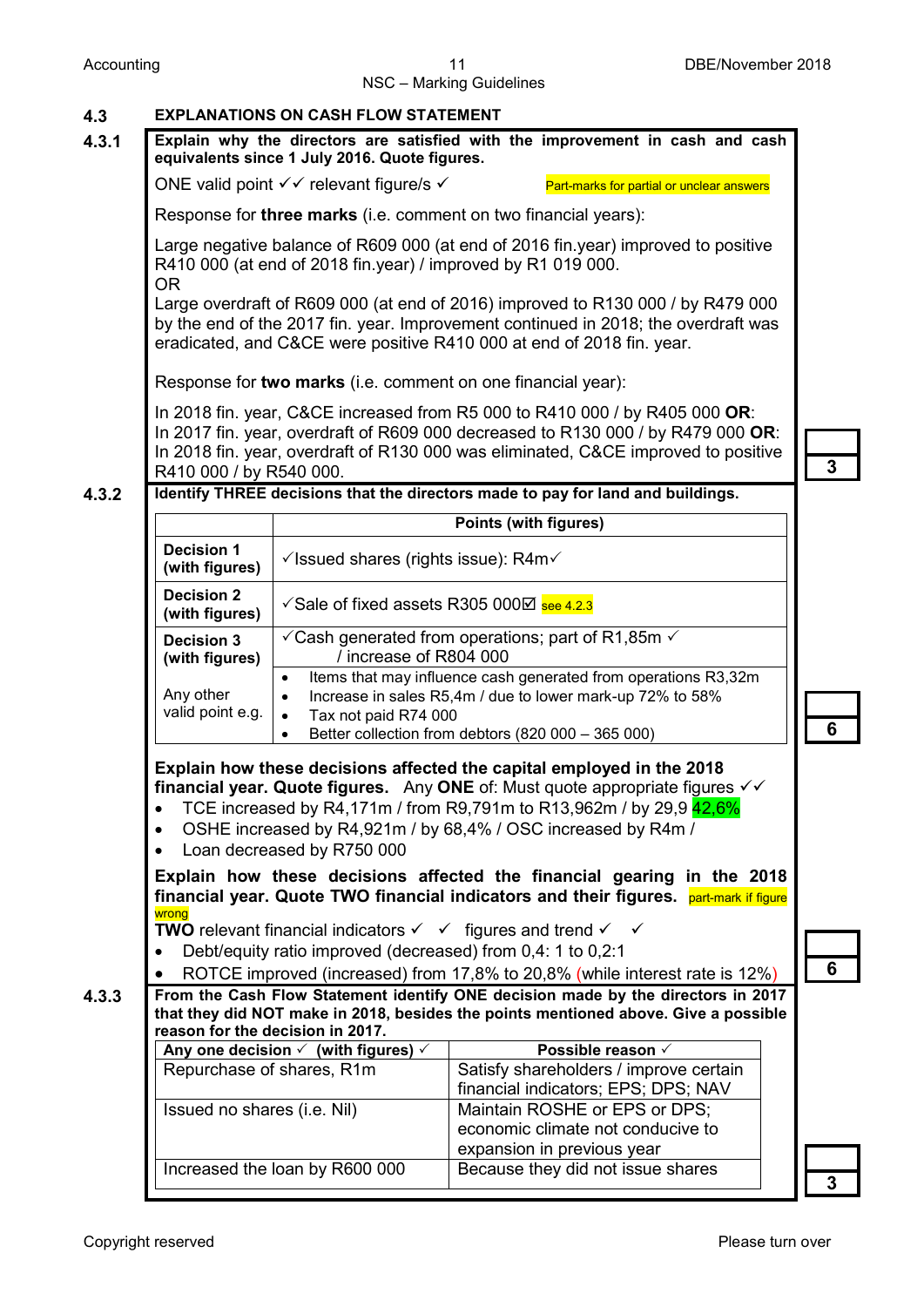# **4.4 DIVIDENDS, RETURNS AND SHAREHOLDING**

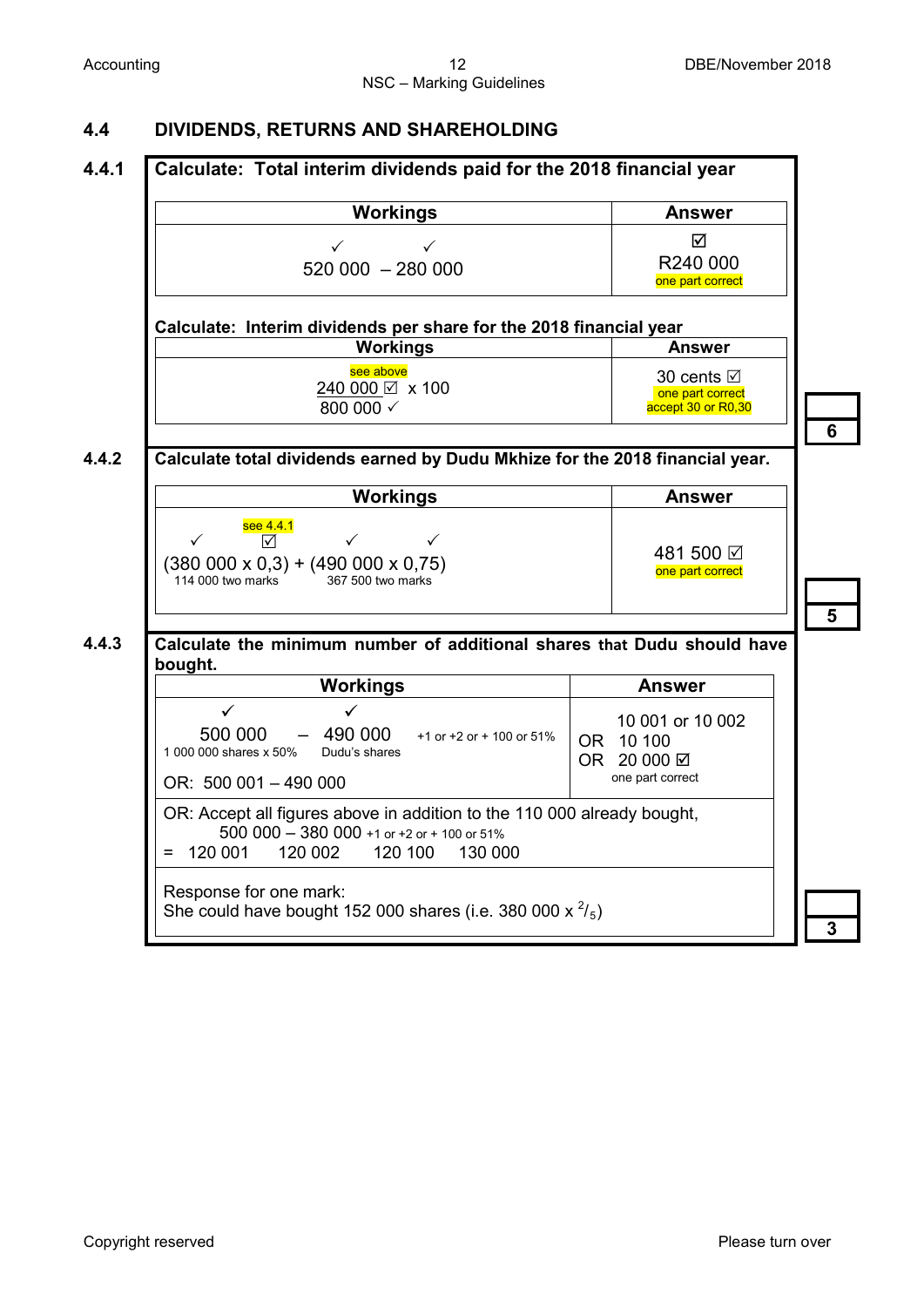# **4.5.1 Explain why it was necessary to purchase properties in other provinces instead of in KZN.**  $\sqrt{2}$  Any valid explanation e.g. Part-marks for unclear / incomplete answers To increase their target market / to increase sales / to generate new customers / to expand to areas where there is lots of money / because they exhausted the market in KZN / too much competition in KZN / low profits in KZN / to diversify their business operations (e.g. rental income) / because of better value for money in other provinces **2 Explain whether the decision to purchase these properties had the desired effect on sales. Quote figures.** one mark for figure without implied comparison Identify positive effect  $\checkmark$  Figures  $\checkmark\checkmark$  comparison may be implied by the figures for two marks Sales increased by 850 bikes / from 900 to 1 750 / by 94,4% OR by R5,442m / from R7,74m to R13,18m / by 70,3% **Explain another strategy they used to solve the problem of low sales. Quote figures.** one mark for figure without implied comparison Identify positive effect  $\checkmark$  Figures  $\checkmark\checkmark$  comparison may be implied by the figures for two marks Decrease in MU% from 72% to 58% / by 14% (led to increased sales) OR Decreased selling prices reduced from R8 600 to R7 533 / by R1 067

### **4.5.2 Give advice on what Ben Palo should say about the following topics:**

| Advice on what to say on earnings per share:                                                                                                                           |  |
|------------------------------------------------------------------------------------------------------------------------------------------------------------------------|--|
| Explanation/trend $\checkmark$ Figures $\checkmark\checkmark$ comparison may be implied by the figures for two marks<br>one mark for figure without implied comparison |  |
| EPS increased by 60% / from 130c to 208c / by 78c (compared to R28 or<br>R <sub>12</sub> , 11)                                                                         |  |
| Advice on what to say on % return earned:                                                                                                                              |  |
| one mark for figure without implied comparison<br>Explanation/trend $\checkmark$ Figures $\checkmark\checkmark$ comparison may be implied by the figures for two marks |  |
| ROSHE (is above returns on alternative investments) increased from 14,4% to<br>19,8% / 26,5% / 15,8% see 4.1.3                                                         |  |
| Advice on what to say on share price on the JSE:                                                                                                                       |  |
| one mark for figure without implied comparison<br>Explanation/trend $\checkmark$ Figures $\checkmark\checkmark$ comparison may be implied by the figures for two marks |  |
| Market price increased R21,00 $\rightarrow$ R28,00<br>Exceeds NAV R8,99 $\rightarrow$ R12,11                                                                           |  |

# **TOTAL MARKS 70**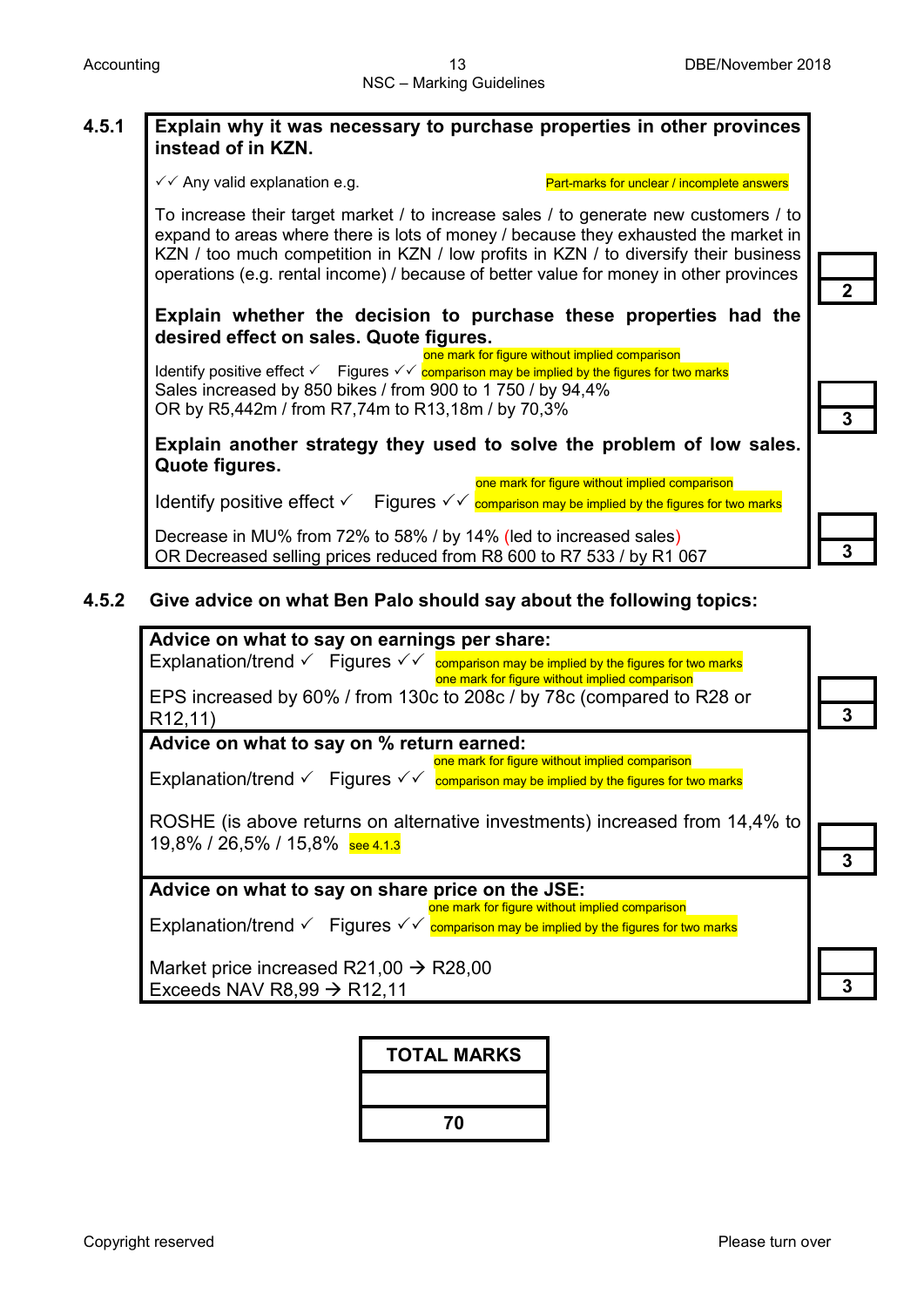# Accounting 14 DBE/November 2018 NSC – Marking Guidelines

# **QUESTION 5**

| 5.1 | 5.1.1 $\mid$ C $\lor$ / FIFO                                  |
|-----|---------------------------------------------------------------|
|     | <b>5.1.2</b> $\vert$ E $\checkmark$ / Specific Identification |
|     | 5.1.3 $ A \vee$ / Straight line                               |
|     | 5.1.4 $ D \vee$ / Diminishing balance                         |

# **5.2 PACKER'S SUITCASE SHOP**

# **5.2.1 Calculate the value of the closing stock on 30 June 2018 using the first-infirst-out method.** one mark one mark  $425\sqrt{x}$  R3 040  $\sqrt{ }$  1 368 000 - 76 000 R 1 292 000  $450 - 25$  $71 \boxtimes x$  R2 930  $\checkmark$  $496 - 425$  or units above R 208 030  $R$  1 500 030  $\overline{q}$  one part correct **5 5.2.2 Charles suspects that suitcases have been stolen. Provide a calculation to support his concern.** Choose the line which best benefits the candidates.  $(3155 - 25)$  $420 + 3130 - 3050 - 496 = 4$  units  $\sqrt{ }$   $\Box$  one part correct –420 – 3 130 + 3 050 + 496 = –4 units **5 5.2.3 Charles is concerned about the volume of stock on hand. Calculate for how long his closing stock is expected to last.**  $1\,500\,030\,\boxtimes\frac{1}{1}$  see 5.2.1 x 365 (or 12)  $\times$ 913 500  $\checkmark$  + 8 384 850  $\checkmark$  – 1 500 030  $\Box$ see 5.2.1  $8460 850 - 76 000$  9 <sup>298</sup> 350 two marks / 7 798 320 three marks  $= 70,2$  days  $\overline{\textcircled{\circ}}$  one part correct  $\overline{\textcircled{\circ}}$  OR COS: 913 500 + 1 912 500 + 2 616 600 + 2 355 720<br>OR: 2.3 months one mark [one mark one mark] max. three marks OR: IF UNITS ARE USED: two marks one mark one method mark two marks one mark one method mark 496 x 12 = 1,95 months OR 496 x 365 = 59,4 days 3 050 two marks 3 050 two marks **6 ONE problem with keeping too much stock on hand:** ONE point  $\checkmark$  Part-mark for partial answer Can become obsolete and therefore useless to customers. Staff may see less movement in stock and decide to steal. Cost of storage / lack of storage space. **ONE problem with keeping insufficient stock on hand:** ONE point  $\checkmark\checkmark$  Part-mark for partial answer Will not meet the needs of consumers – they may go elsewhere to buy. Loss of income from sales. **4 4**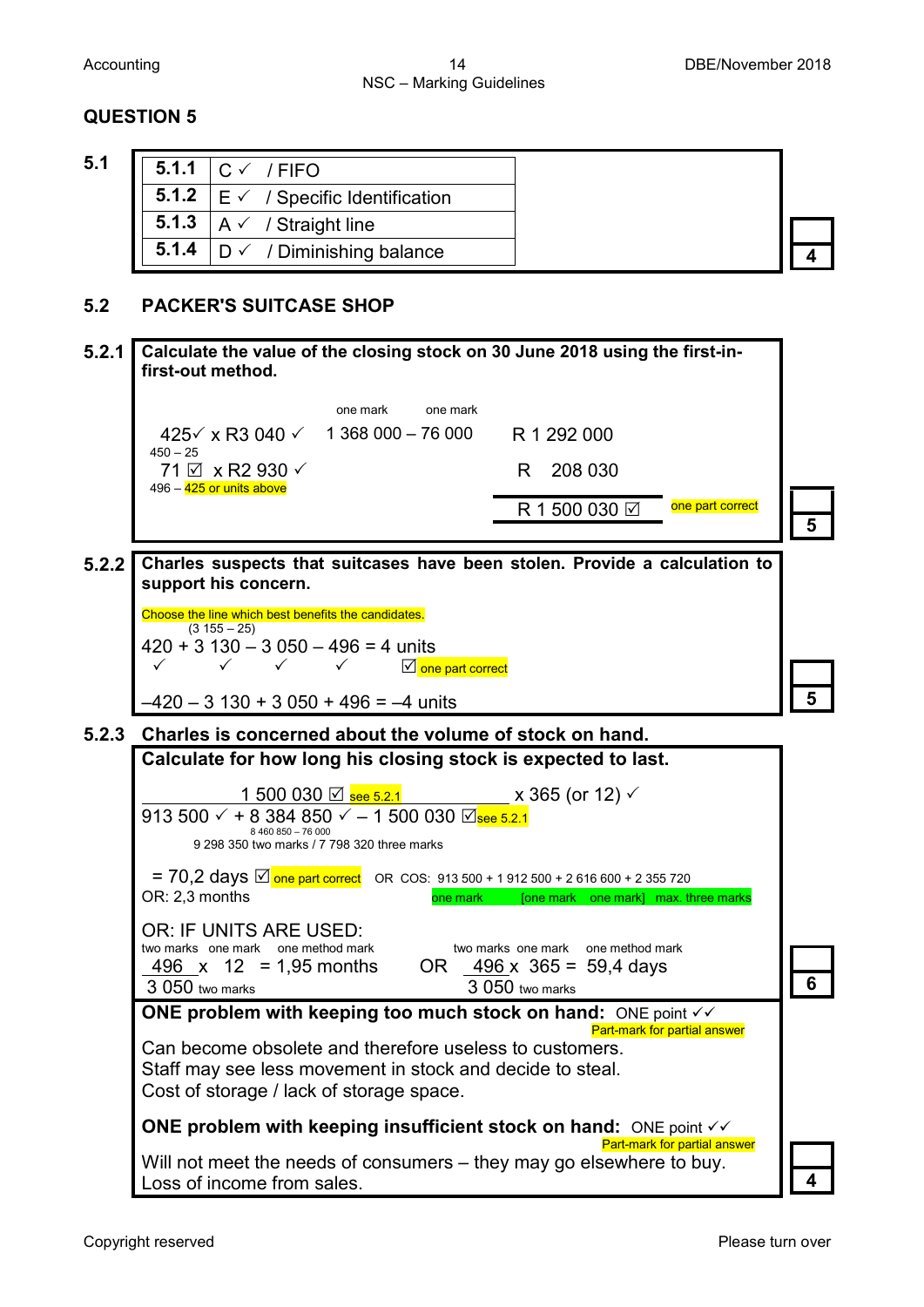# **5.3 MINDEW LIMITED**



| 5.3.1 |       | <b>WORKINGS</b>                                                                                                                                                                                                                                                                                              |     | <b>ANSWER</b>                                    |  |
|-------|-------|--------------------------------------------------------------------------------------------------------------------------------------------------------------------------------------------------------------------------------------------------------------------------------------------------------------|-----|--------------------------------------------------|--|
|       | (i)   |                                                                                                                                                                                                                                                                                                              | (1) | 610 000 $\checkmark$                             |  |
|       | (ii)  | $13000 - 3$                                                                                                                                                                                                                                                                                                  | (2) | 12 997 √√<br>One mark for:<br>R12 999 or R13 000 |  |
|       | (iii) | one part correct<br>New: 172 500√x 10% x 4/12 $\checkmark$ = 5 750 $\textcircled{1}$<br>Old: 1 250 000 x 10% = 125 000 $\checkmark$<br>OR:<br>83 333<br>47417<br>$(1 250 000 \times 10\% \times \frac{8}{12}) + (1 422 500 \times 10\% \times \frac{4}{12})$<br>one mark<br>one mark<br>one mark<br>one mark | (5) | 130 750 ☑<br>one part correct                    |  |
|       | (iv)  | $(48000 \times 20\% \times 7/12)$<br>176 000 $\checkmark$ – (128 000 $\checkmark$ + 5 600 $\checkmark$ $\boxdot$ )<br>one part correct<br>133 600 three marks                                                                                                                                                | (5) | 42 400 ☑<br>one part correct                     |  |
|       | (v)   | $(128000 + 5600)$ both<br>800 000 $\checkmark$ + 256 000 $\checkmark$ - 133 600 $\vec{\omega}$ see above                                                                                                                                                                                                     | (4) | 922 400 ☑<br>one part correct                    |  |

# **5.3.2 Explain how the internal auditor should check that movable fixed assets were not stolen.**

Any ONE point  $\checkmark$   $\checkmark$  Part-marks for unclear / incomplete answers

- Conduct physical inspection (regular and random)
- Compare to fixed asset register

# **5.3.3 As an independent auditor, what advice would you give? Provide ONE point.**

ONE valid point  $\checkmark$   $\checkmark$ 

- GAAP prescribes the historical (original) cost principle when recording assets and only recognising profits and/or losses on disposal (i.e. prudence).
- IFRS provides for revaluation (fair value) provided that this estimate can be measured reliably (evidence).
- Essentially, financial statements must not be overstated to create a false impression on profitability
- 

**2**

There could be tax implications.

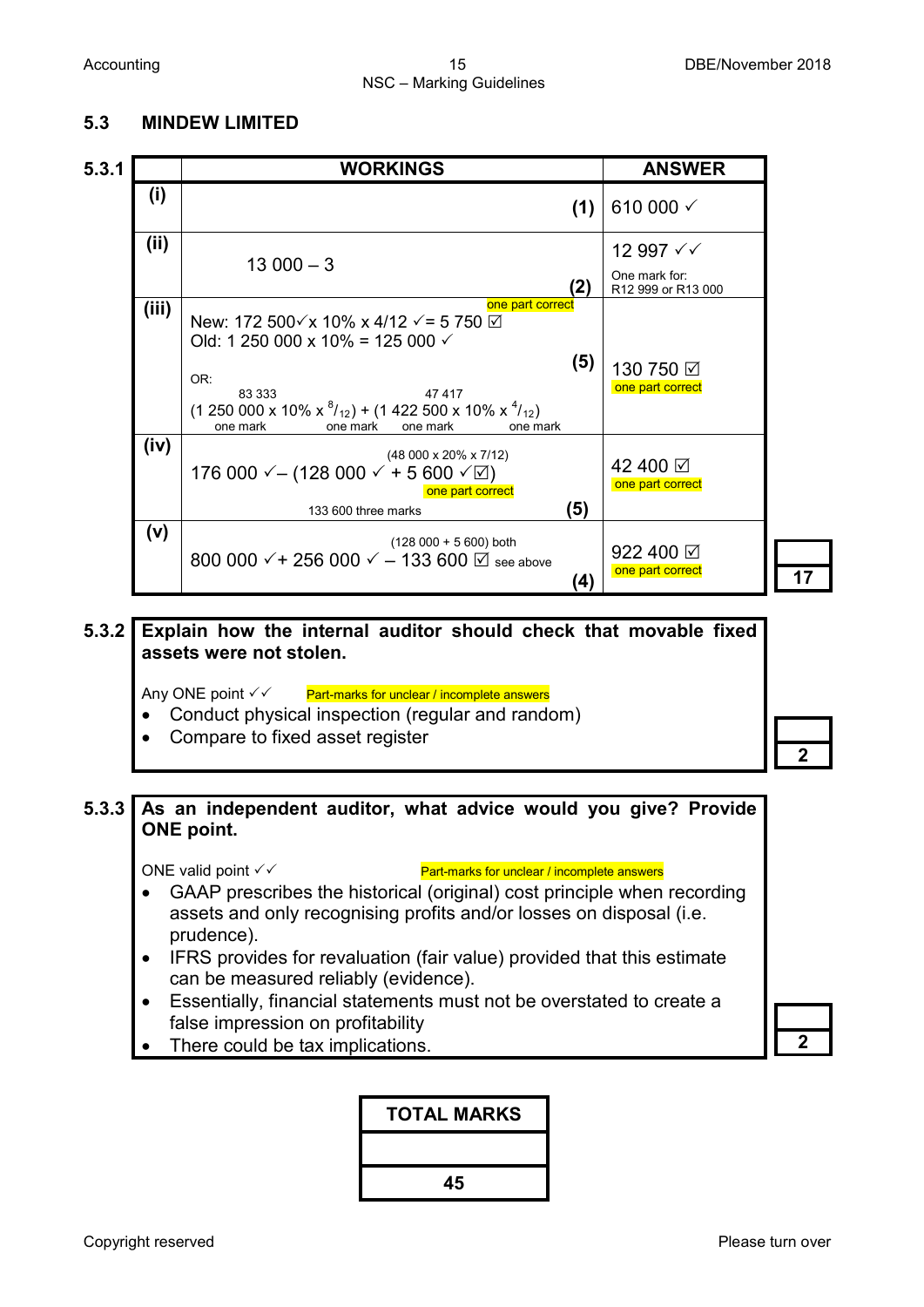**6.1 Debtors' Collection Schedule for October 2018.** 

| <b>MONTHS</b>    | <b>CREDIT</b><br><b>SALES</b> | <b>SEP. 2018</b> | <b>OCT. 2018</b>       |
|------------------|-------------------------------|------------------|------------------------|
| July             | 369 600                       | 81 312           |                        |
| <b>August</b>    | 384 400                       | 211 420          | 84 568 √√              |
| <b>September</b> | 403 200                       | 76 608           | $\checkmark$<br>221760 |
| <b>October</b>   | 420 000                       |                  | 79 800<br>$\checkmark$ |
|                  |                               | 369 340          | 386 128<br>⊠*          |
|                  |                               |                  | *one part correct      |

#### **6.2 Calculate:**

**(i) Cash sales for September** 403 200  $\times$  x 60/40  $\times$  = 604 800  $\times$  one part correct Or  $1\,008\,000 - 403\,200 = 604\,800$  Or  $1\,008\,000 \times 60\% = 604\,800$ <br>
one mark one mark one mark method mark one mark method mark **(ii) Rent income for October**  $\boxtimes$  one part correct; must increase 25 600 x 109% = 27 904 25 600 + 2 304 = 27 904 **9 (iii) Payments to creditors in October**  $\checkmark$   $\checkmark$   $\checkmark$  $1\ 008\ 000\ \times^{100}$ / $_{175}\ \times 50\%$  = 288 000  $\ \boxtimes$  one part correct 576 000 two marks

**6.3 Calculate the % increase in salaries of sales assistants for October 2018.** 

 102 102 – 92 400  $9702$   $\times$  x 100 = 10,5%  $\boxtimes$  one part correct 92 400 $\checkmark$ 

**Explain whether the sales assistants should be satisfied with this increase.**

Explanation  $\checkmark\checkmark$ 

They should be satisfied as a 10,5% increase is a fair increase which is above the current inflation rate.

**OR** 

They may be dissatisfied when compared to the 25% increase to salaries of manager.

**2**